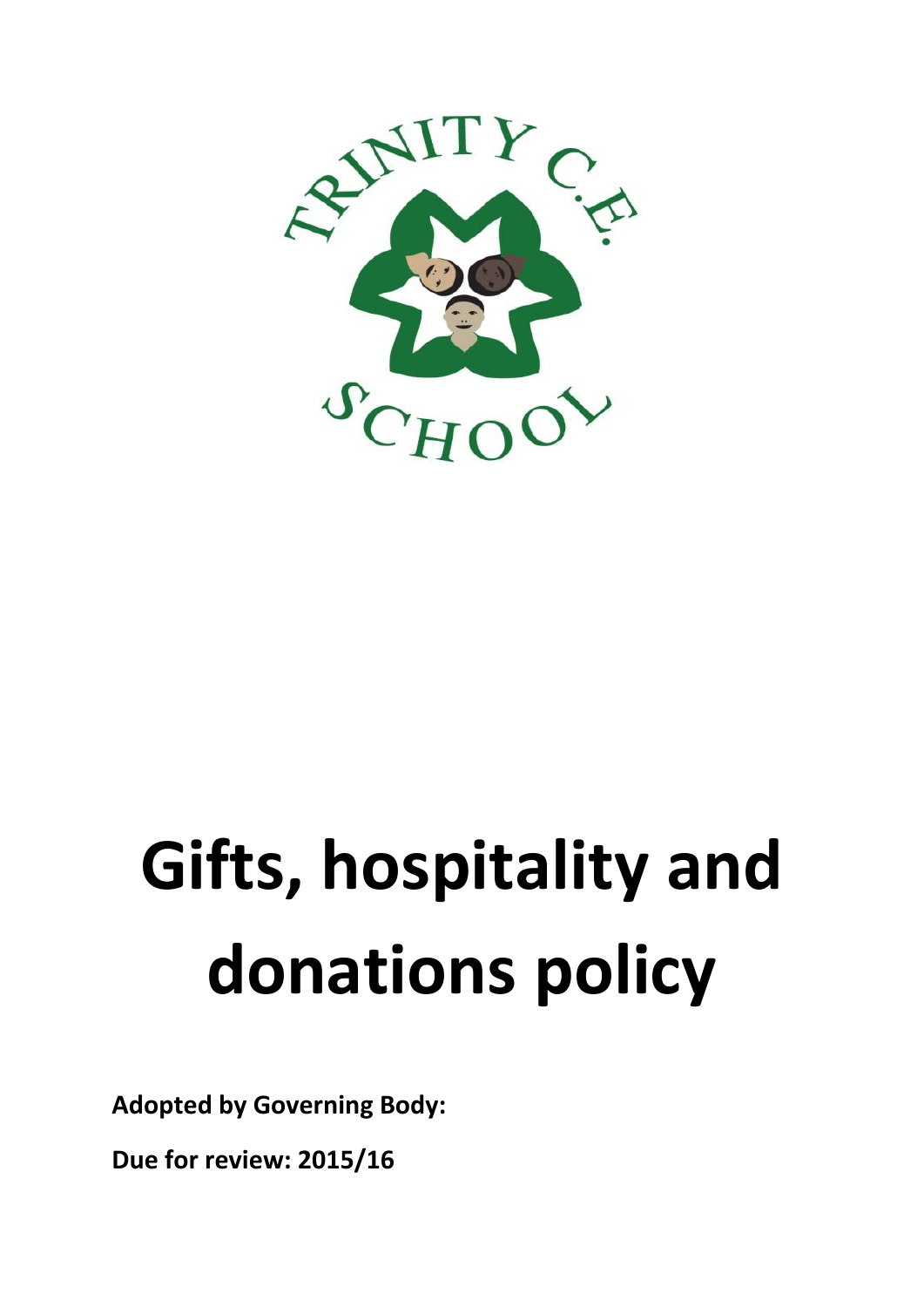# **TRINITY CE PRIMARY SCHOOL**

### **GIFTS, HOSPITALITY & DONATIONS POLICY**

### Why do we have guidance on gifts, hospitality and donations?

Under the Prevention of Corruption Acts 1906 and 1916, it is an offence for an employee of a public body in his or her official capacity to accept any gift, inducement or reward, including hospitality, for showing favour or disfavour to any person or other organisation.

This is why the school has guidance which applies to all staff and governors on gifts and hospitality.

In relations to donations made to the school, the same rules apply. Whilst fundraising and donations are an important part of the school's work, donations should never lead anyone to question the motives of the donor, nor lead to accusations of bribery.

### **PART 1 - Guidance for staff and governors on gifts and hospitality**

What is a gift?

A gift is any item or service that you receive free of charge. It also includes any goods or services which are personally are offered at a discounted rate or on terms not available to the general public.

What is hospitality?

Hospitality is the offer of food, drink, accommodation or entertainment or the opportunity to attend any cultural or sporting event on terms not available to the general public.

What gifts or hospitality can be accepted without any approval?

You can accept gifts and hospitality, which are small gestures and have a value of £30 or less, without the approval of the Headteacher. Gifts and hospitality of this nature do not need to be recorded in the school's Gifts and Hospitality Register.

What things should I think about before I decide what to do?

You should treat with caution any offer of gift or hospitality made to you personally. In particular, think about whether there is a benefit to the school in you accepting, the scale, amount, frequency and source of the offer, the timing of the offer in relation to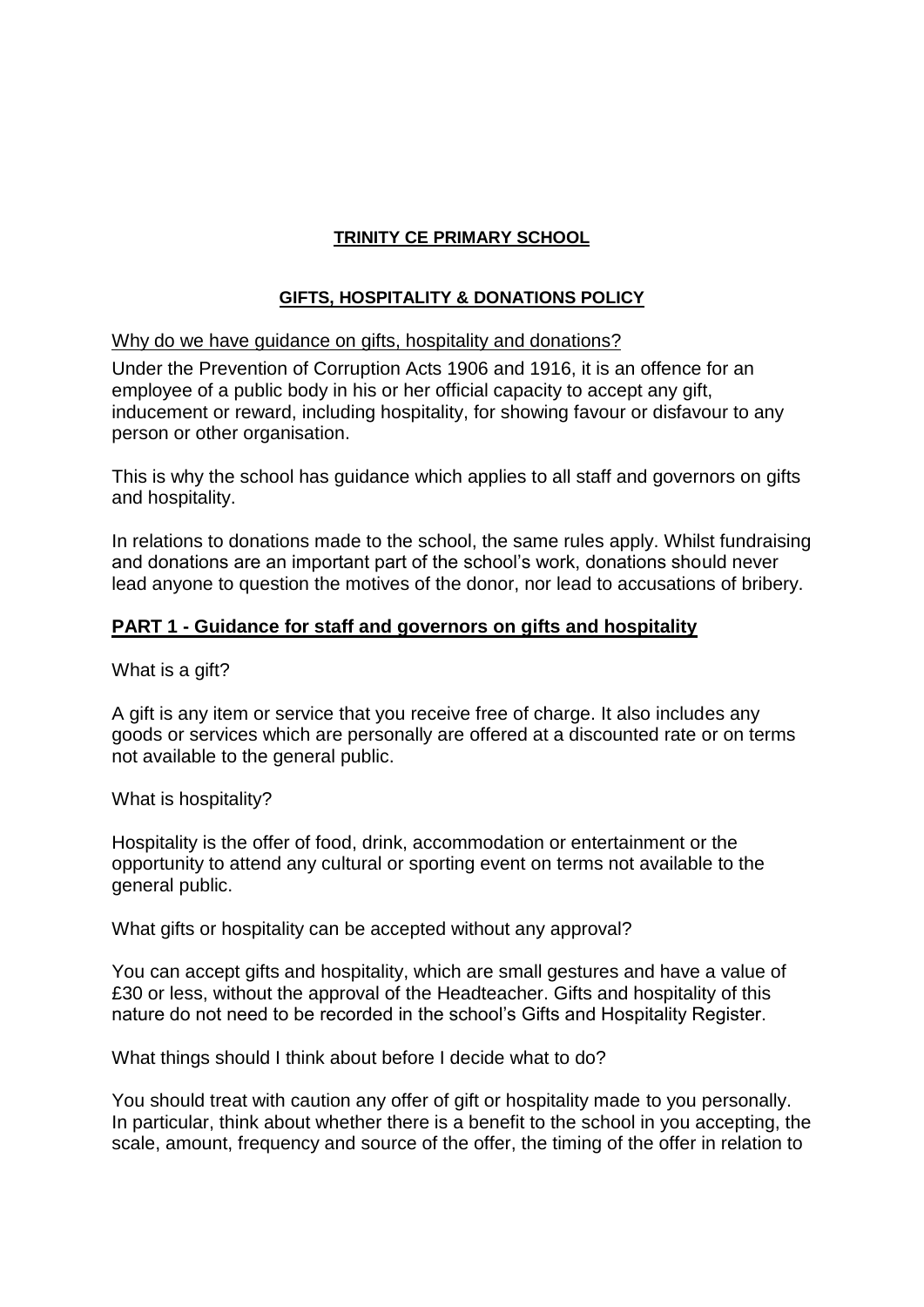forthcoming decisions and whether accepting could be misinterpreted as a sign of your, or the school's, support or favour.

What gifts or hospitality need approval from the Headteacher or Chair of Governors?

Any gift or hospitality which is more than just a token, defined as a having a value of more than £30, should be politely refused or returned. You must have the prior written approval of the Headteacher if you decide to accept something which has more than this value. This should only be in exceptional circumstances. If you or your Headteacher has any concerns or doubts about the public perception that might be attached to accepting any gift or hospitality, then you must refer it to the Chair of Governors.

What gifts or hospitality should never be accepted?

You must never accept;

- cash or monetary gifts.
- gifts or hospitality offered to your husband, wife, partner, family member or friend
- gifts or hospitality from a potential supplier or tenderer in the immediate period before tenders are invited or during the tender process.
- Lavish or extravagant gifts or hospitality, even if they relate to activities in your own time.

What should I do if I receive a gift without warning?

If you estimate that the gift is more than just a token you should politely and courteously decline the gift.

If you feel that it would not be appropriate to do this, you should refer the matter to your Headteacher as soon as possible and let the Headteacher decide what you should do with the gift. Your Headteacher may decide to return the gift, may ask the Chair of Governors for a view, or may donate the gift to a worthy local cause.

What should I do if I get offered a gift or hospitality?

You must make sure that all offers you receive which have a value of more than £30 are recorded in the school's Gifts and Hospitality Register, which is kept in the school office.

Do I need to record offers that I decline?

Yes – all offers of gifts or hospitality, which have a value of more than £30, must be recorded in the school's register, even if you don't accept.

What should I do if I am in doubt?